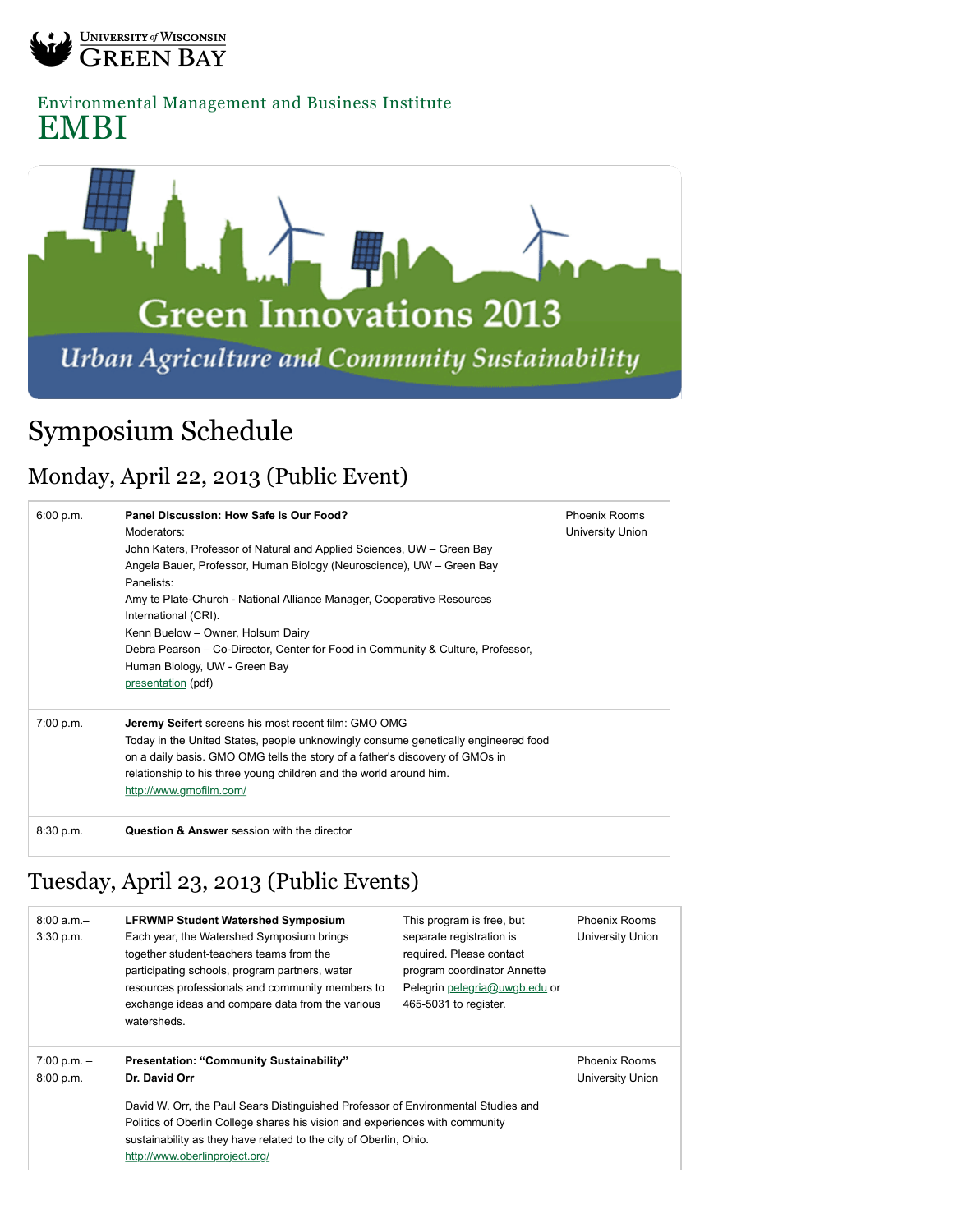## Wednesday, April 24, 2013 Green Innovations Symposium (Registration Required)

| 7:30 a.m.    | <b>Registration</b>                                                                                                                                                                                                                    |                                                                                                                                                                                                                                                                                                                                    | Phoenix Rooms B-C<br>University Union        |  |  |
|--------------|----------------------------------------------------------------------------------------------------------------------------------------------------------------------------------------------------------------------------------------|------------------------------------------------------------------------------------------------------------------------------------------------------------------------------------------------------------------------------------------------------------------------------------------------------------------------------------|----------------------------------------------|--|--|
| 8:30a.m.     | <b>Introductions – UW-Green Bay Chancellor Thomas Harden and Professor John</b><br>Katers, UW-Green Bay                                                                                                                                |                                                                                                                                                                                                                                                                                                                                    | Phoenix Rooms B-C<br>University Union        |  |  |
| 8:45 a.m.    | <b>Sustainability in Wisconsin</b><br><b>Opening Speaker - Thomas L Eggert</b> Senior Lecturer, School of Business, UW -<br>Madison &<br>Executive Director, Wisconsin Sustainable Business Council<br>presentation (pdf)              | Phoenix Rooms B-C<br><b>University Union</b>                                                                                                                                                                                                                                                                                       |                                              |  |  |
| 9:15 a.m.    | Sustainability in the Food Industry - What the Market Demands<br>Moderator: John Katers, Professor, Natural and Applied Sciences, UW-Green Bay<br>Speakers:<br>• The Future of Dairy in Wisconsin – John Jacobs IV, Green Valley Dairy |                                                                                                                                                                                                                                                                                                                                    | Phoenix Rooms B-C<br><b>University Union</b> |  |  |
|              |                                                                                                                                                                                                                                        | presentation (pdf)                                                                                                                                                                                                                                                                                                                 |                                              |  |  |
|              |                                                                                                                                                                                                                                        | • Locally Grown Food Production - Alex Fehrenbach, Grow Local                                                                                                                                                                                                                                                                      |                                              |  |  |
|              |                                                                                                                                                                                                                                        | • Sustainable Packaging in the Food Industry – Greg Gorski, VP of<br>Operations, Tosca LTD.<br>presentation (pdf)                                                                                                                                                                                                                  |                                              |  |  |
| $10:30$ a.m. | <b>Break</b>                                                                                                                                                                                                                           |                                                                                                                                                                                                                                                                                                                                    |                                              |  |  |
| 10:45 a.m.   | <b>Breakout Sessions</b>                                                                                                                                                                                                               |                                                                                                                                                                                                                                                                                                                                    |                                              |  |  |
|              | Session<br>1                                                                                                                                                                                                                           | <b>Bioenergy Crops and Sustainability</b><br>Moderator: John Katers, Professor, Natural and Applied Sciences,<br><b>UW-Green Bay</b><br>Speakers:                                                                                                                                                                                  | Phoenix A                                    |  |  |
|              |                                                                                                                                                                                                                                        | • Sustainability and the Ethanol Industry - Tim Baye,<br>Professor of Business Development, UW-Extension<br>presentation (pdf)                                                                                                                                                                                                     |                                              |  |  |
|              |                                                                                                                                                                                                                                        | • Energy, Crops and Climate Change - Matthew Dornbush,<br>Professor Natural and Applied Sciences, UW - Green Bay                                                                                                                                                                                                                   |                                              |  |  |
|              |                                                                                                                                                                                                                                        | • Local Economic Development Opportunities for<br><b>Bioenergy</b> – Jerry Murphy, Executive Director, New North<br>Inc.                                                                                                                                                                                                           |                                              |  |  |
|              | Session 2                                                                                                                                                                                                                              | Green "Campuses"<br>Moderator: Linda Bartelt, Executive Director at Northeast<br>Wisconsin Educational Resource Alliance - NEW ERA<br>Speakers:                                                                                                                                                                                    | 1965 Room                                    |  |  |
|              |                                                                                                                                                                                                                                        | • Energy Opportunities – Jody Andres, Senior Architect,<br>SEH<br>presentation (pdf)<br>• Sustainability at UWGB - Laurie Case, Sustainability &<br>Strategic Planning Coordinator, UW - Green Bay<br>presentation (pdf)<br>• Green Project Options in Business/Community -<br>Joanne Gorski, President, Sustainable Insights, LLC |                                              |  |  |